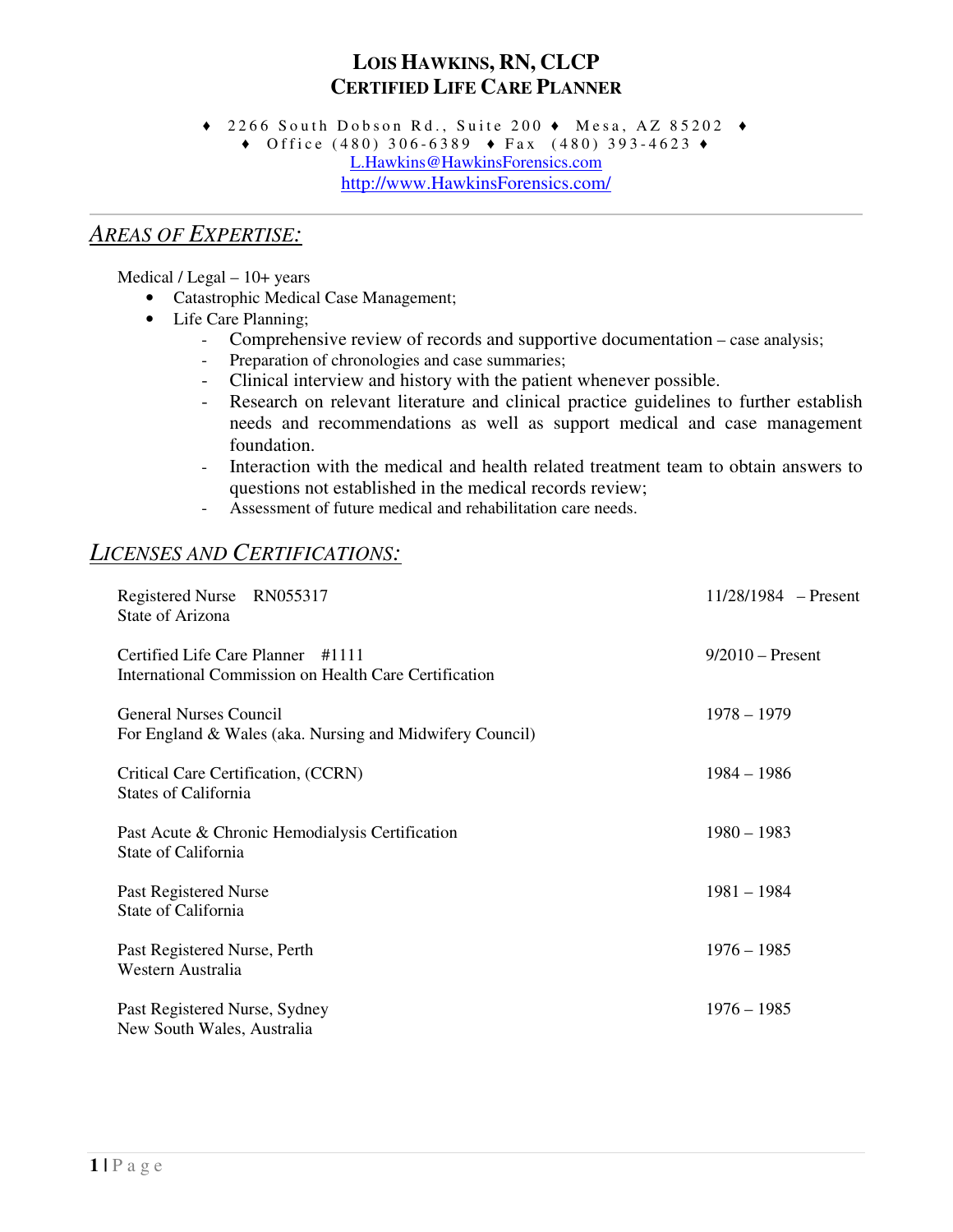## *EDUCATION:*

Fort Lauderdale, FL 2011 – Present

University of Florida Life Care Planning Course Work Gainesville Florida, Intelicus, Orlando, FL 2008 - 2009

Redwood City, California 1984

Berkley, California 1980

Sydney Adventist Hospital Associate Nursing Degree<br>
Sydney, Australia (1973 - 1976) Sydney, Australia

#### *PROFESSIONAL EXPERIENCE:*

*Hawkins* Forensic Consulting, Inc. *Formerly - LifeCare Assessment, Inc* Chandler, Arizona

Vocational Diagnostics, Inc. Phoenix, Arizona

Baraga Medical Consultants, Inc. Phoenix, Arizona

Scottsdale Healthcare Scottsdale, Arizona

Arizona Heart Hospital Phoenix, Arizona

Humana Hospital Phoenix, Arizona

St. Joseph Hospital Phoenix, Arizona

Sequoia Hospital Redwood City, California

Mills Memorial Hospital San Mateo, California

Sir Charles Gardiner Hospital Perth, Western Australia Royal Flying Doctor Services

Kaplan University Legal Nurse Consulting Course Work

Sequoia Hospital Critical Care Certification

Herrick Summit Hospital Acute & Chronic Hemodialysis

| <b>Registered Nurse</b><br>Certified Life Care Planner                              | $09/09$ - Present<br>09/2010 |
|-------------------------------------------------------------------------------------|------------------------------|
| <b>Nurse Consultant</b><br>Life Care Planner                                        | $06/02 - 08/09$              |
| <b>Nurse Consultant-Risk Management</b>                                             | $08/01 - 05/02$              |
| Nurse, Cardiovascular-Operating Room 01/01 - 08/01<br><b>General Operating Room</b> |                              |
| Nurse, Cardiovascular-Operating Room 08/97 - 01/01<br>Endovascular/Spec. Procedures |                              |
| Nurse, Cardiovascular-Operating Room 02/90 - 06/94<br>Endovascular/Spec. Procedures |                              |
| Nurse, Cardiovascular<br><b>Intensive Care Unit</b>                                 | $02/85 - 02/90$              |
| Nurse, Intensive Care Unit<br>Medical-Surgical Cardiovascular Management            | $04/84 - 01/85$              |
| Nurse, Intensive Care Unit<br><b>Renal Dialysis</b>                                 | $02/81 - 03/84$              |
| Nurse, Acute Medical/Surgical<br><b>Roval Flying Doctor Services</b>                | $02/76 - 02/79$              |